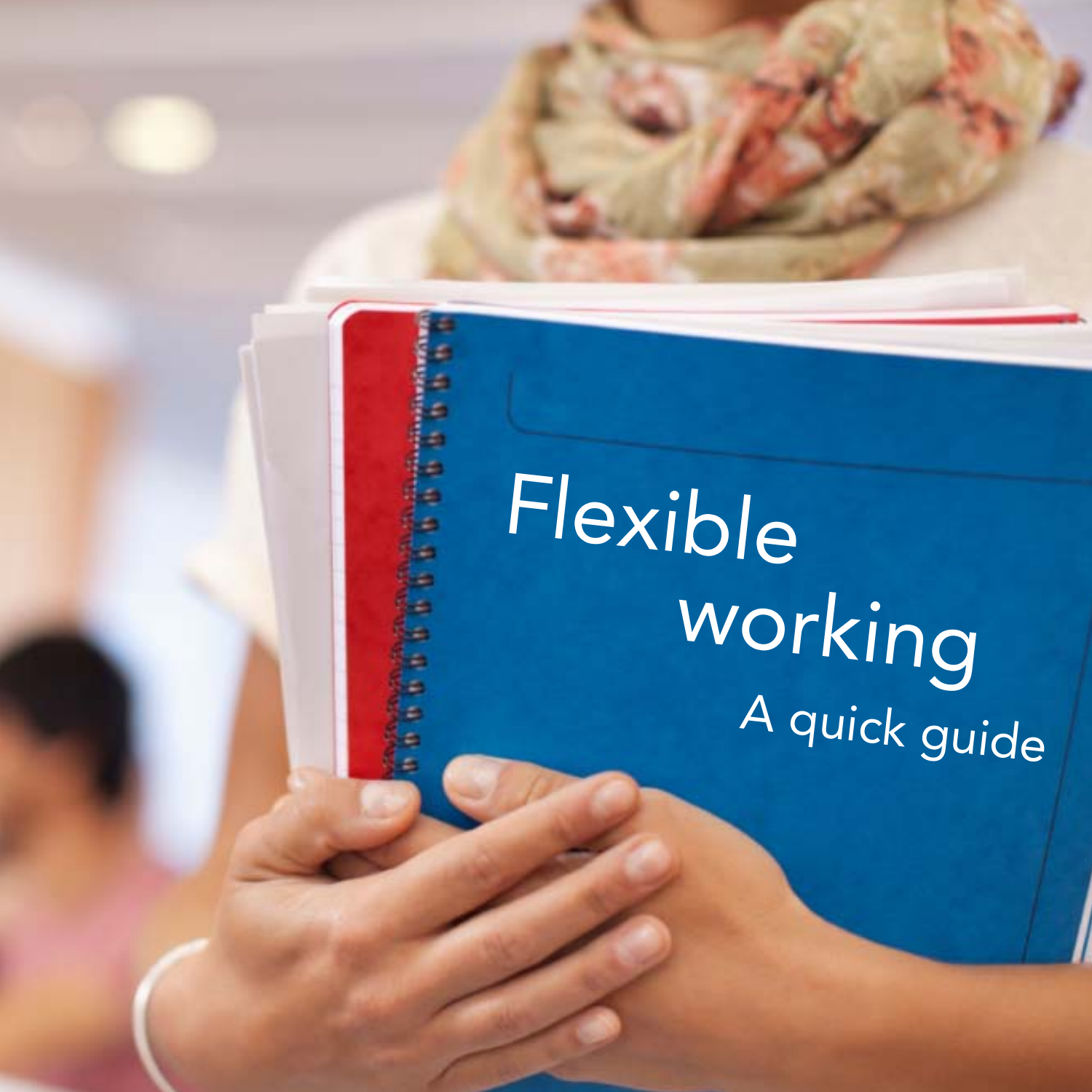Flexible working is a way of working that suits the needs of the employee.

It is a way of sharing, staggering or breaking up the normal working day or week in order to improve work/life balance.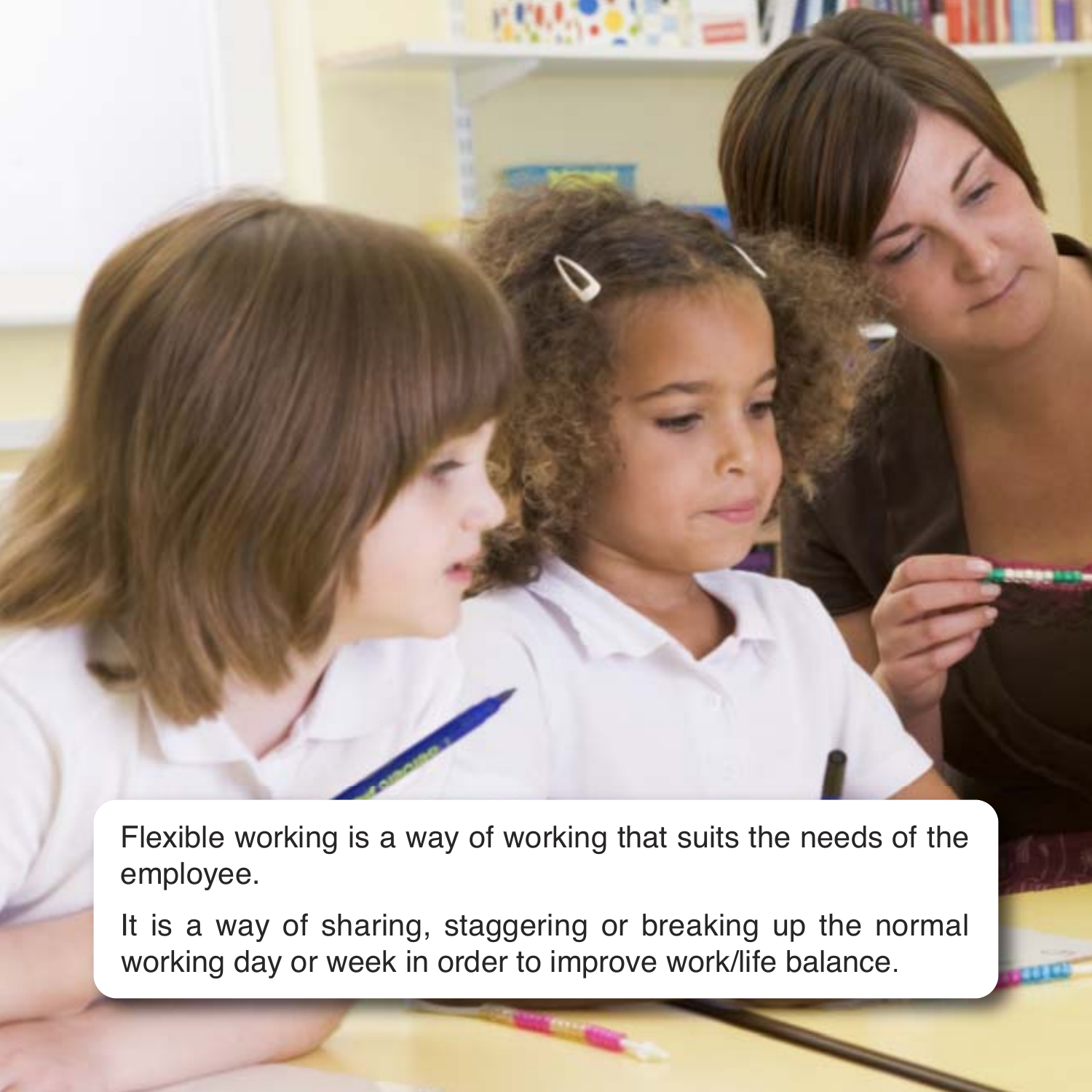All employees (not just parents or carers) have the legal right to request flexible working if they have worked for the same employer for at least 26 weeks.

The law **does not** give an automatic right to flexible working, but employers **must** respond to requests.

A teacher can only make a request under the legislation once in any 12-month period.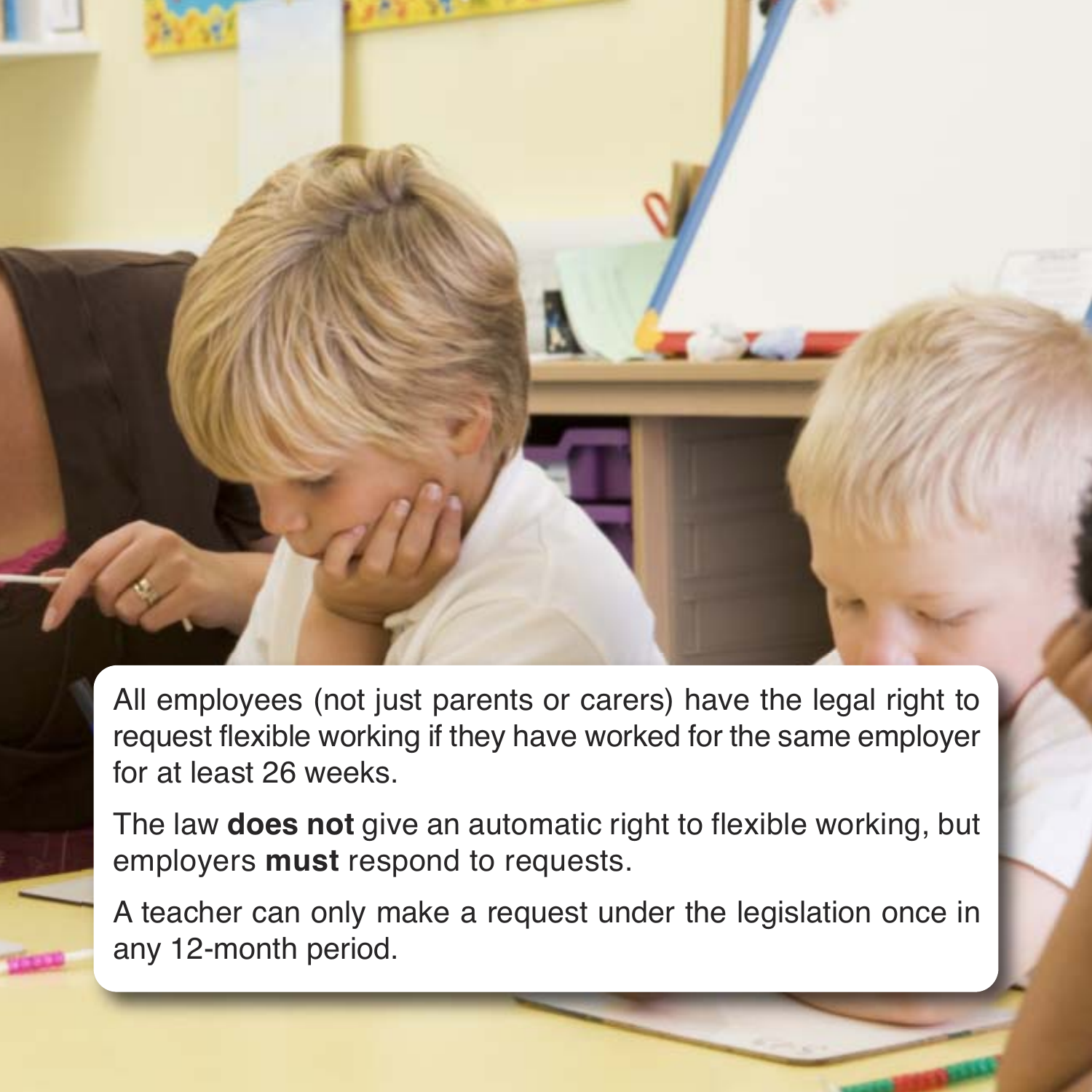## **A request for flexible working must:**

- **E** be made well in advance of when you want it to take effect;
- $\blacksquare$  be in writing;
- $\blacksquare$  make clear that it is a statutory request;
- $\blacksquare$  state the date of the application;
- n make clear the change being requested to working arrangements, including the start date;
- $\blacksquare$  state how this change might impact upon the school/college and how any such effect might be dealt with;
- $\blacksquare$  include a statement saying if, and when, any previous application was made.

**There is a flexible working policy that covers every Grant Aided School in Northern Ireland (TNC 2009/6).**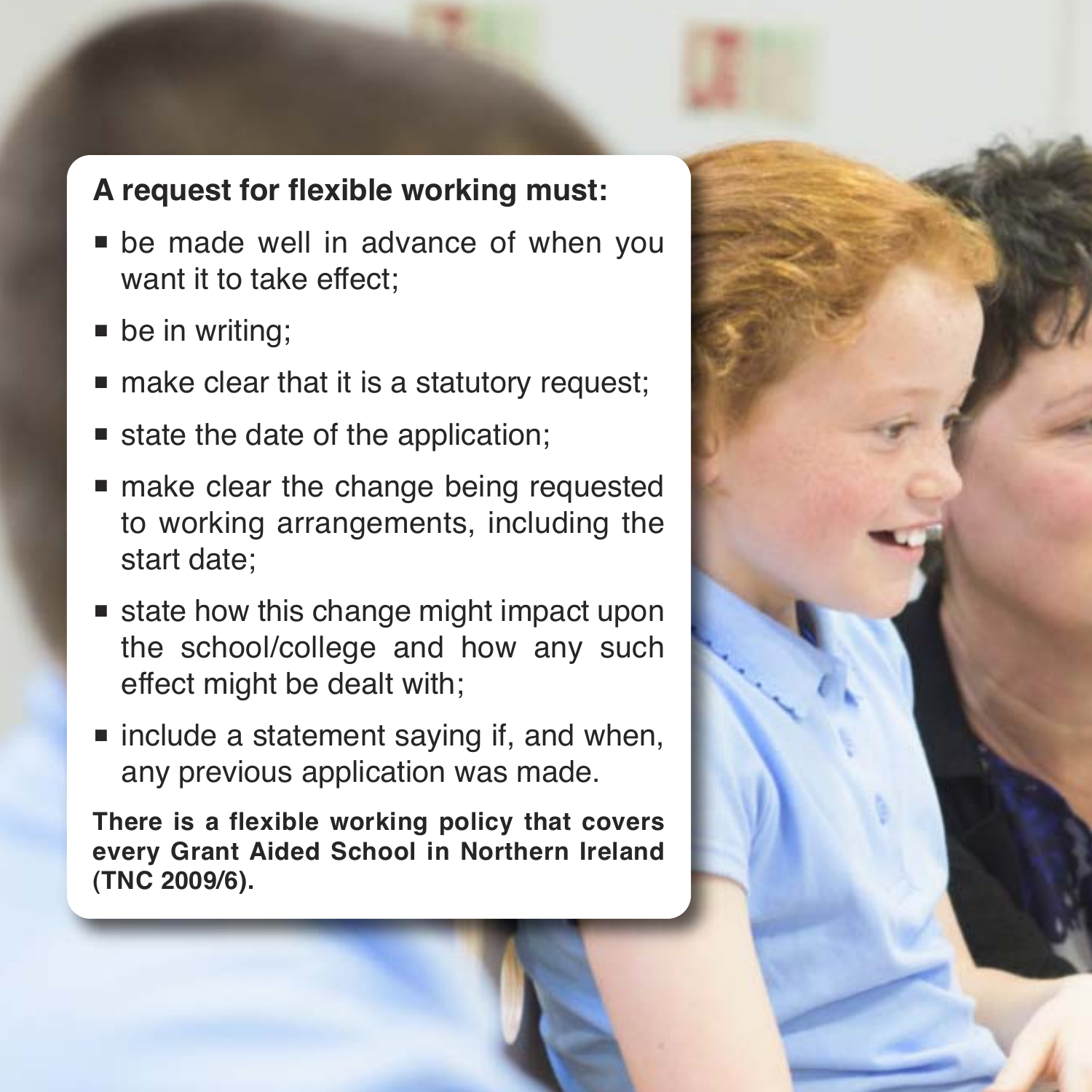If you fail to provide all the required information, then your employer does not have to consider your application until you have completed it.

Your employer should inform you if further information is required. Failure to provide information may result in your application being considered as withdrawn.

> The employer has to consider a request for flexible working seriously.

> The employer should consider a request in a 'reasonable manner', which involves weighing up the benefits for the employee and the school/college against any potential adverse business impact.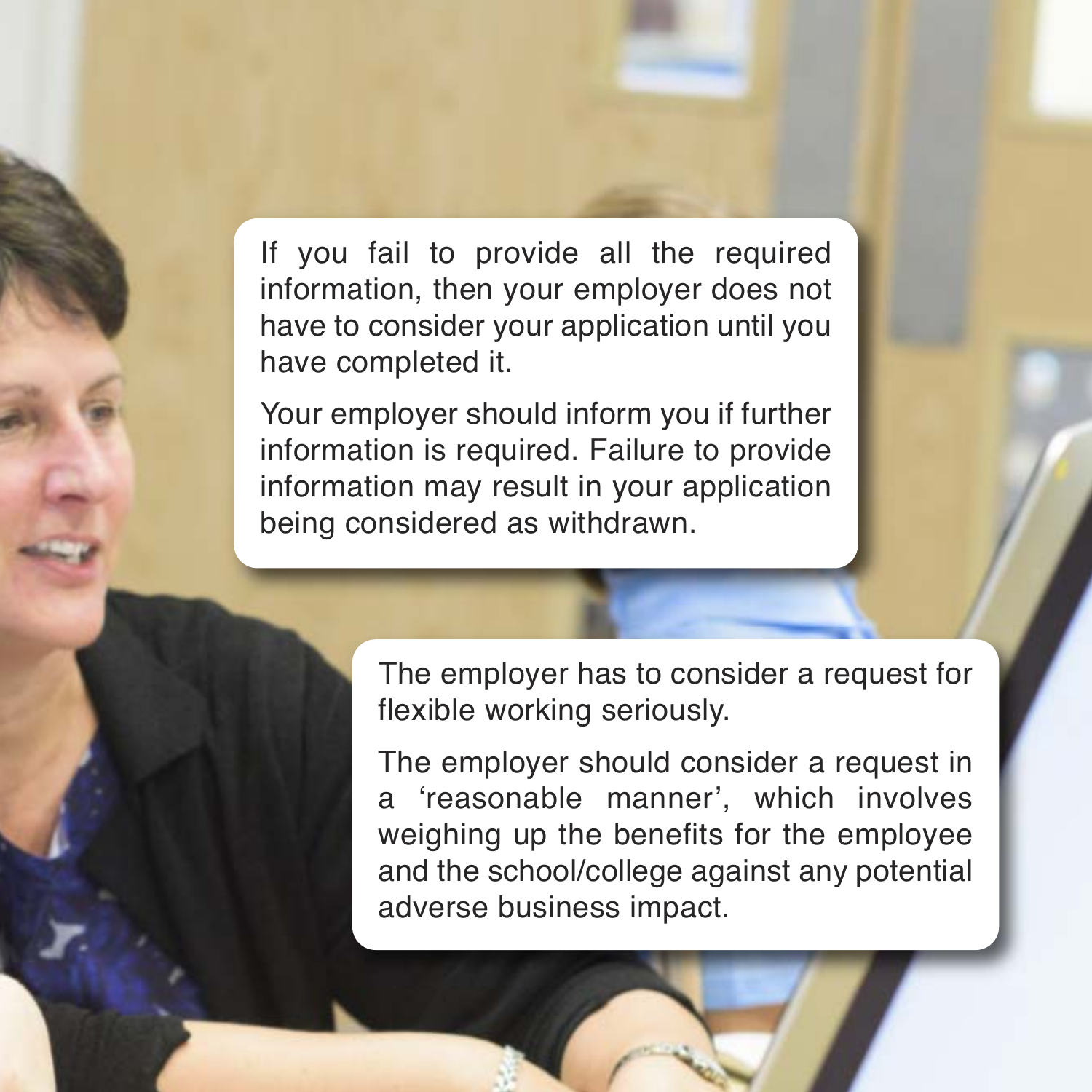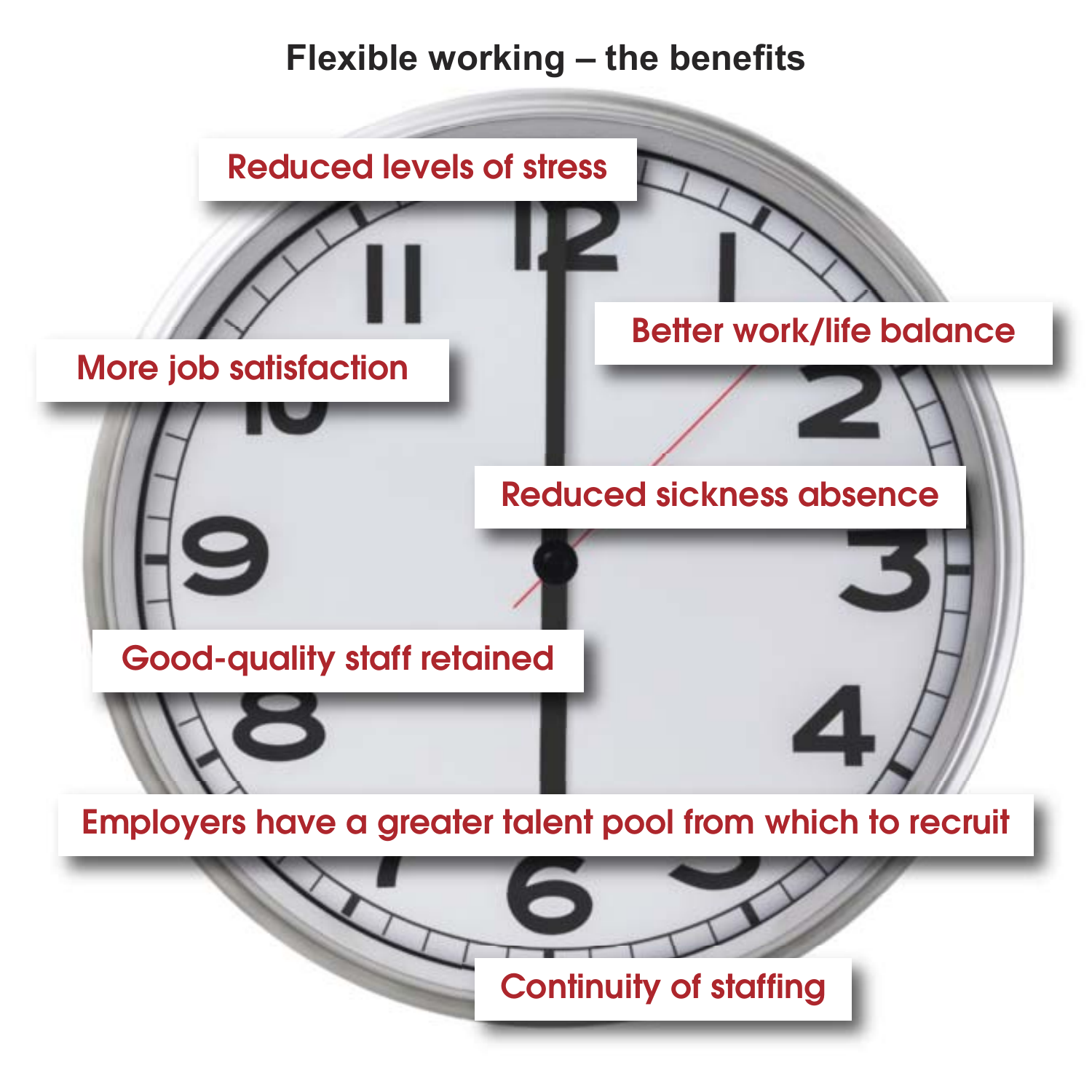## **Flexible working – the facts**



1 The Flex Factor: Realising the Value of Flexible Working, RSA & Vodafone Report, July 2013; 2 Ibid; 3 Flexible Working Provision and Uptake, CIPD Survey Report, May 2012; 4 The Flex Factor: Realising the Value of Flexible Working, RSA & Vodafone Report, July 2013.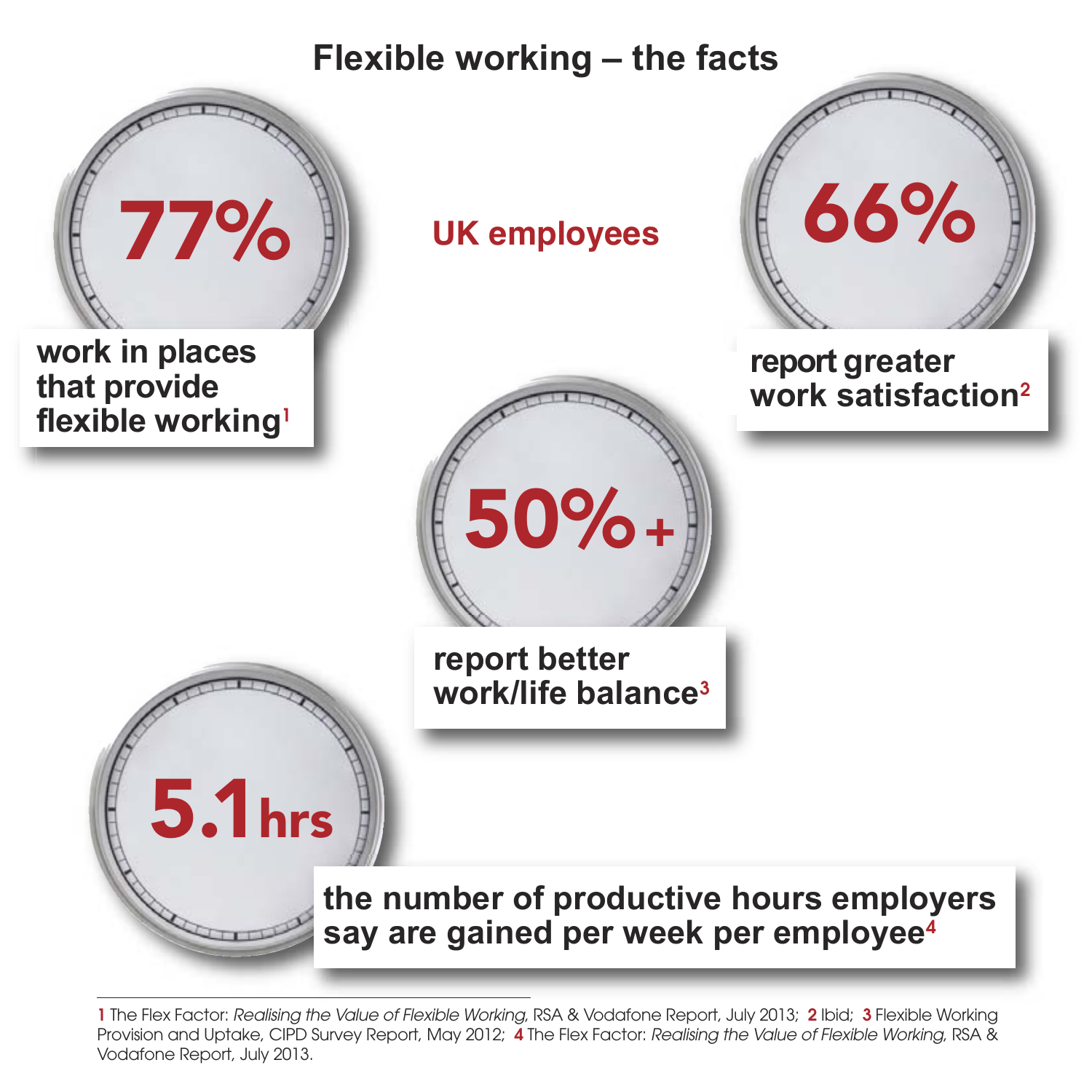If your employer does not agree to your request, a meeting should be held with you to discuss the reasons. This might also include discussing alternative working patterns, a trial period or a temporary change of up to a maximum of three years.

Discussions must take place at a mutually convenient time within 28 days of the employer receiving your application.

You are entitled to be accompanied at the meeting by either a work colleague (your employer must allow them paid time off during work hours) or a trade union representative.

If you fail to attend the meeting without a reasonable explanation, your employer can treat your application as withdrawn and you will not be able to make another application that year.

Once the meeting has taken place, your employer must write to you with a decision within 14 calendar days (this period can be extended by mutual agreement).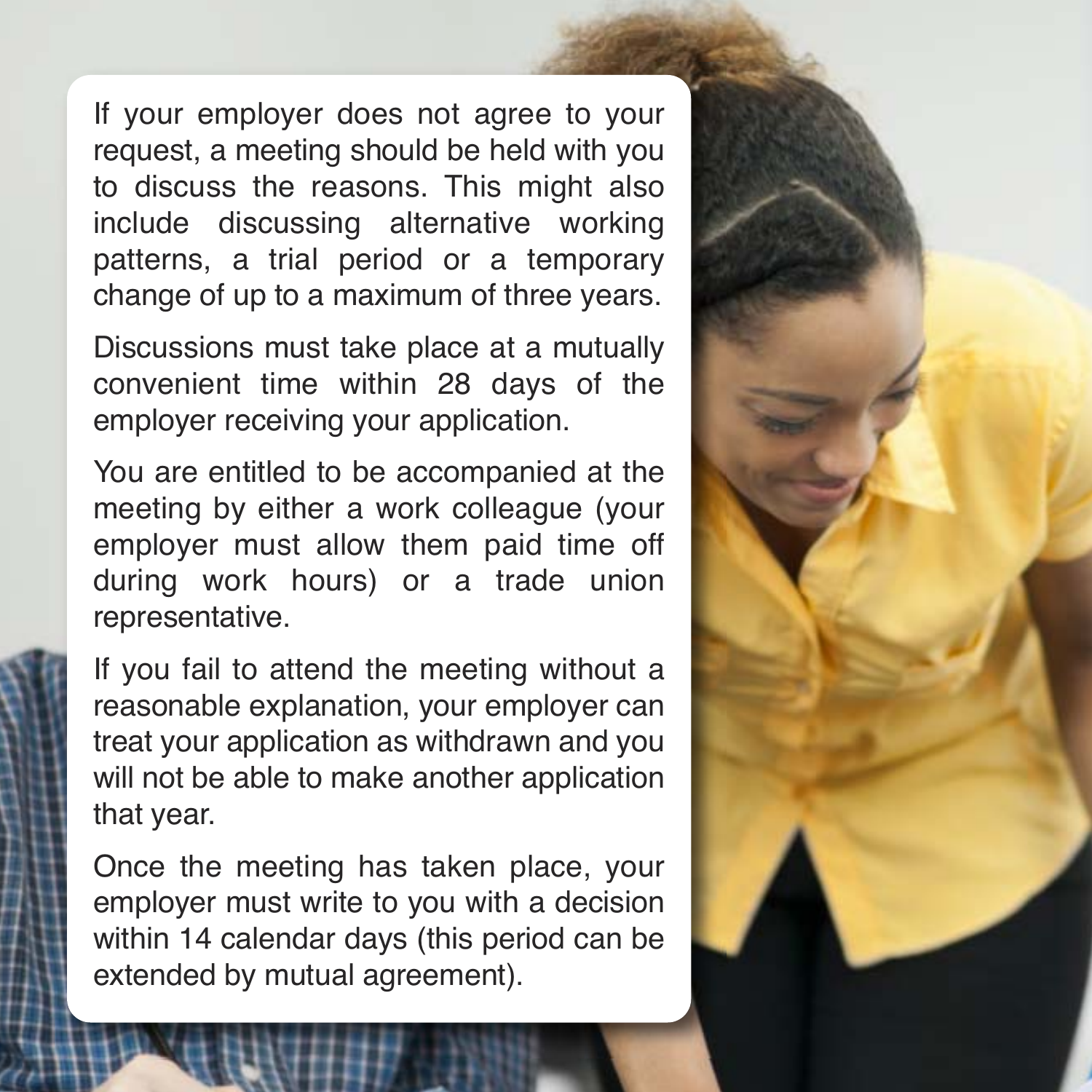If the employer **accepts** the request, or accepts it with modifications, they should write to you confirming the following:

- $\blacksquare$  the date of the communication:
- $\blacksquare$  a description of your new working pattern;
- $\blacksquare$  the date it will start.

If your employer **rejects** your request, you should be given in writing:

- $\blacksquare$  the business ground(s) for refusing;
- $\blacksquare$  an explanation why the business ground(s) apply to your application;
- $\blacksquare$  details of your right to appeal;
- $\blacksquare$  the date of the communication.

The statutory appeals process sets out your rights, including timescales and representation.

**www.nasuwt.org.uk/FlexibleWorkingNorthernIreland**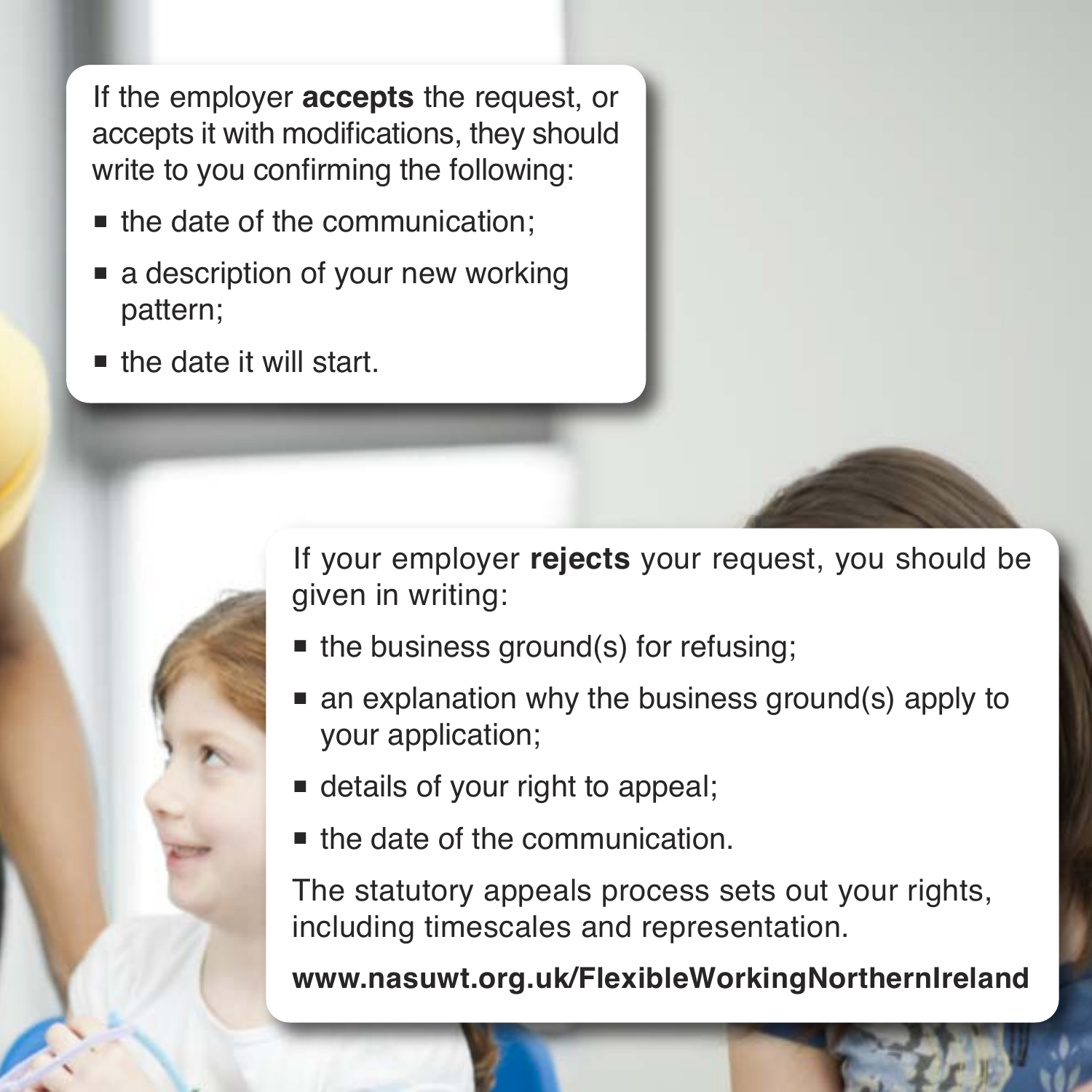

**An employer can only reject a request for one of the following business reasons:** 

- $\blacksquare$  the burden of additional costs:
- n an inability to organise work amongst existing staff;
- a planned structural change to the business;
- $\blacksquare$  a detrimental effect on the ability to meet customer demand;
- a detrimental impact on performance;
- $\blacksquare$  a detrimental impact on quality;
- $\blacksquare$  insufficient work for the periods the employee proposes to work;
- $\blacksquare$  an inability to recruit additional staff.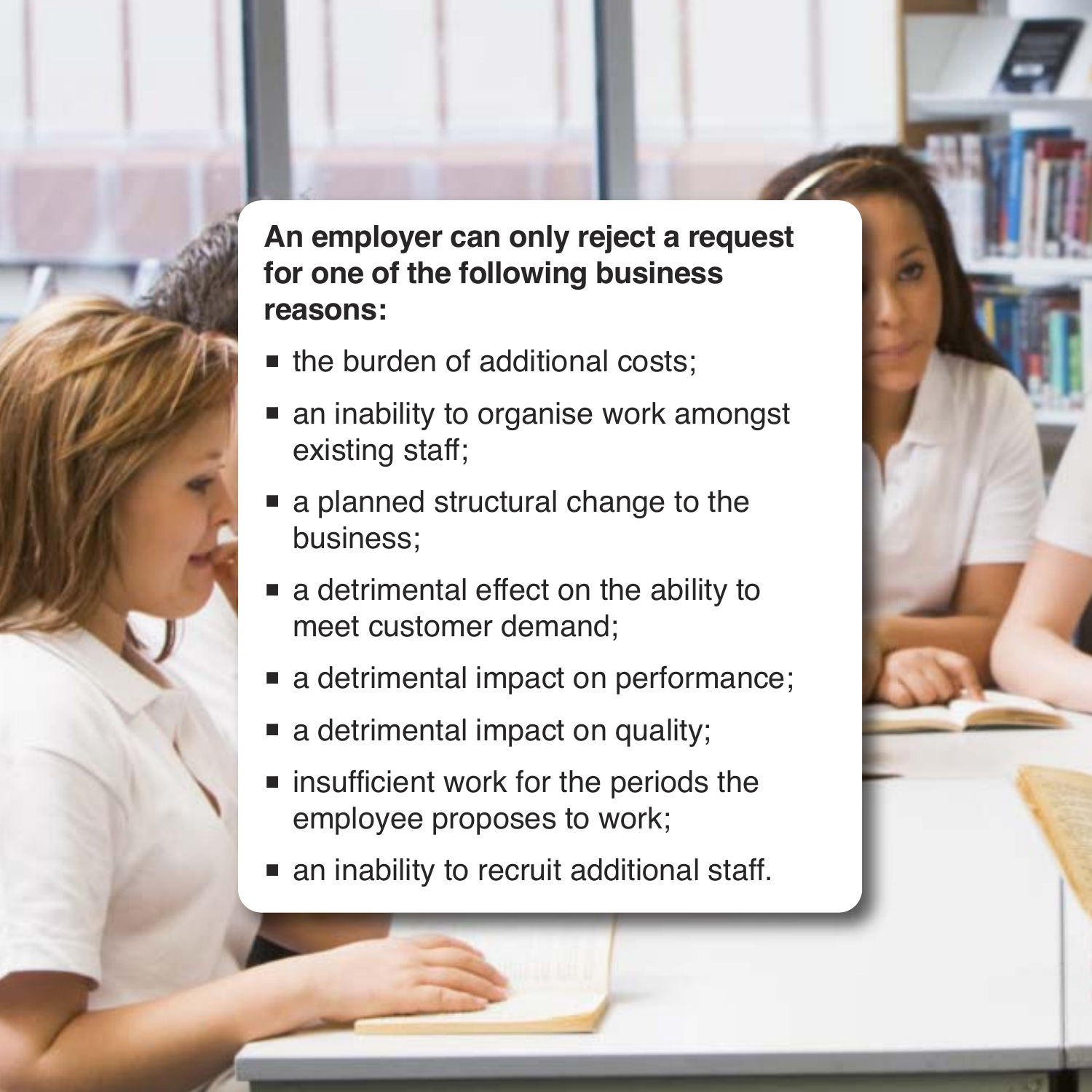Flexible working makes a positive contribution to the workplace.

The NASUWT is committed to campaigning to secure the right for all teachers to access flexible working opportunities.

The NASUWT is campaigning to secure the right to flexible working as a statutory entitlement.

**Contact the NASUWT for further advice on flexible working.**